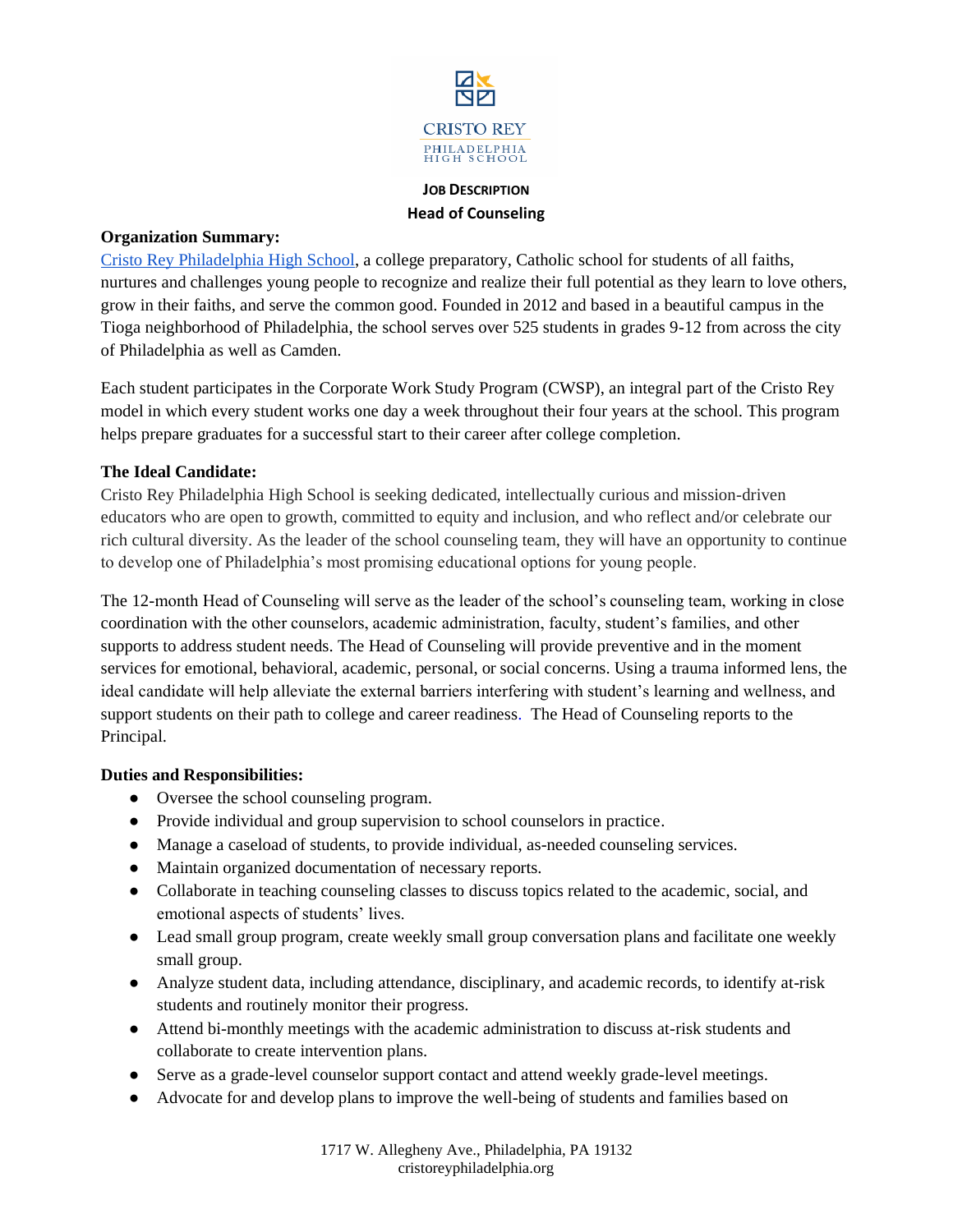student's specific needs or circumstances (i.e. extended absences).

- Work with the school social worker to provide referrals to community resources and governmental programs such as outside counseling, food stamps, health care, and childcare.
- Respond to crisis situations, such as child abuse, self-harm, or suicidal ideation, and partner with outside agencies to ensure the safety of students and their families.
- Work with the dean's office to address reasons for inconsistent attendance and tardiness and develop solutions in collaboration with students and families.
- Serve as a liaison between community partners and students and their families.
- Engage in ongoing follow-up with students and families to ensure services have been effective.
- Engage in ongoing professional development, through Cristo Rey's faculty and staff meetings as well as external trainings related specifically to the training needs of school counselors.
- Conduct a yearly program audit to review the extent of program implementation and effectiveness.
- Collect and analyze data to guide program direction and emphasis.
- Measure the results of the comprehensive school counseling program activities and shares results as appropriate with relevant stakeholders.
- Participate in other roles related to being a part of the school community, including attending campus ministry retreats, supporting work study initiatives, and leading student clubs.
- Additional duties as assigned.

## **Qualifications:**

Successful applicants will embody the mission-commitment, openness to growth, dedication, drive, flexibility, creativity, love, joy, and resilience that are central to the character of our staff. In addition, they will meet or exceed the following requirements:

- A genuine and strong commitment to the mission of Cristo Rey Philadelphia High School.
- Strong interpersonal skills to relate well with students, staff, parents, and the community.
- Complete Virtus training and pass a background check.

## **Education and Experience:**

- Masters level degree in school counseling or a related counseling field.
- PA school counselor certification or license preferred.
- Counselors can gain access to clinical supervision hours and/or funding for supervision hours through CRPHS.

## **Physical Requirements:**

Ability to physically perform the duties and to work in the environmental conditions required such as:

- Functioning in classroom space walking, sitting, standing, reaching;
- Must be able to sit for up to two hours looking at a computer monitor, using a keyboard/mouse and typing;
- Must be able to stand for up to two hours working with colleagues/students
- Must be able to lift up to 25lbs on a frequent basis.

## **Application Process:**

To apply for the Head of Counseling position at Cristo Rey Philadelphia High School, please submit a PDF of the following documents in an email to [jointheteam@crphs.org:](mailto:jointheteam@crphs.org)